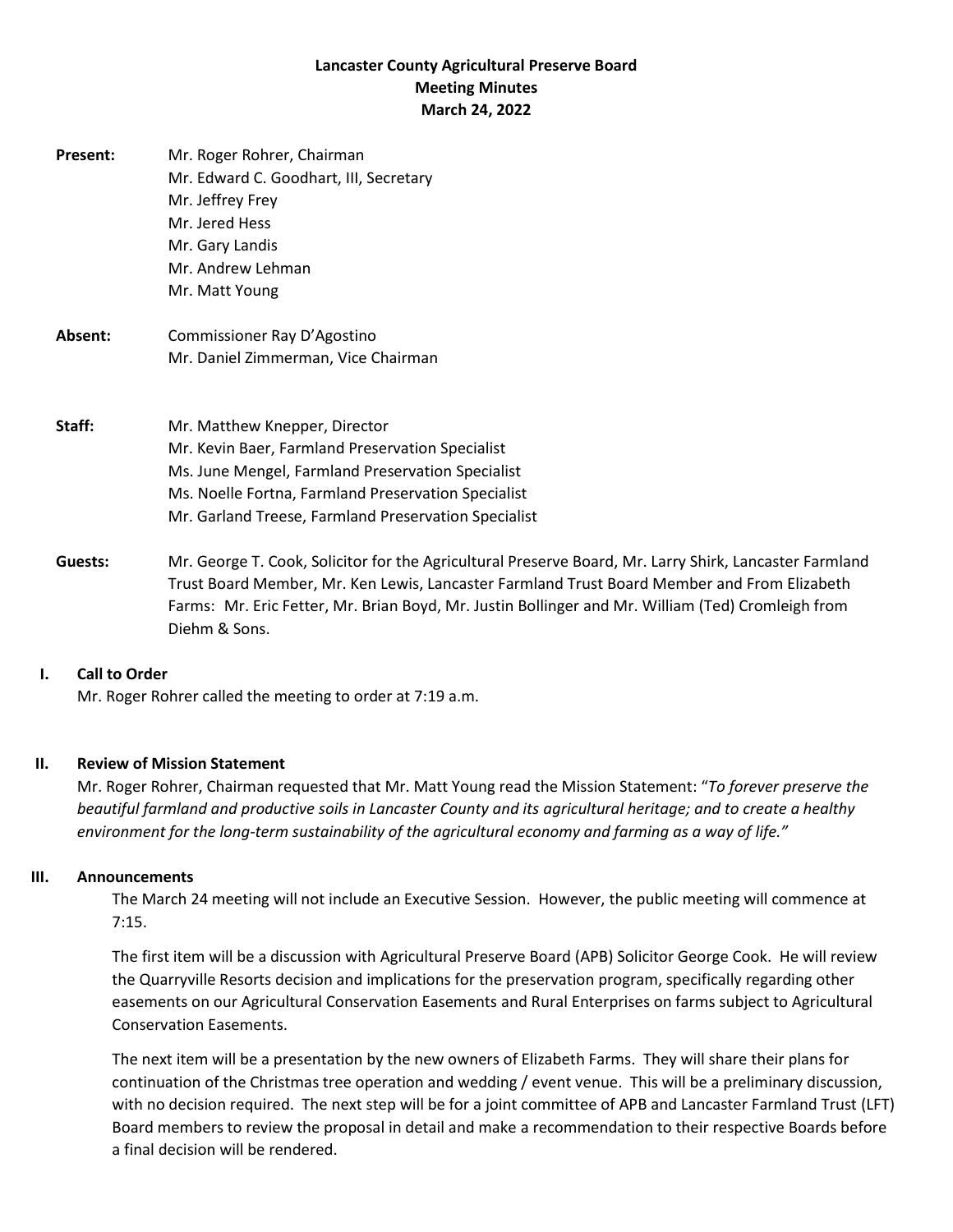In other announcements, Matt Knepper announced that Denise Alvarez will be starting her new position as Administrative Secretary on Monday April 28, 2022. He also noted that he invited Doug Wolfgang to the July Board Meeting to provide a review of the history of farmland preservation in Pennsylvania.

### **IV. Approval of Minutes**

**Motion to approve the February 24, 2022 meeting minutes made by Mr. Edward C. Goodhart and seconded by Mr. Jeffrey Frey.**

### **MOTION CARRIED UNANIMOUSLY**

### **V. Business from Guests – Rural Enterprise presentation, see Agenda Item B.**

#### **VI. New Business**

## **A. Discussion with APB Solicitor, RE: Easements, Rural Enterprises**

Mr. Matt Knepper introduced Mr. George T. Cook, Solicitor for APB. Mr. Knepper provided a brief overview of the recent Quarryville Resorts court decision. The decision has created some gray area around what types of easements may be permitted on a preserved farm and also how rural enterprises should be considered and approved.

Mr. Cook reviewed the opinion and how the Appellate Court strongly considered the Appellants argument that the irrigation system, in their view, serves a positive agricultural role/purpose. He noted that the court opinion favored the landowner's property rights vs. State Regulations and language of the Agricultural Conservation Easement ("ACE").

He concluded that easements other than those identified in the ACE may be permitted if there is no unreasonable interference with the ACE and also an agricultural benefit to the preserved farm. Mr. Cook stressed that the agricultural benefit should be a greater than neutral benefit.

Additionally, Mr. Cook stressed that moving forward, rural enterprises will need to be reviewed/considered within the context of any rural enterprise guidelines, if any existed, that were in place at the time of preservation. If no rural enterprise guidelines existed, then the language in the ACE will be the prevailing guidance for staff and the Board.

Mr. Edward Goodhart asked Mr. Cook the size of the panel that heard the case and rendered the decision at the Commonwealth level? Three, per Mr. Cook.

As far as Rural Enterprises are concerned, Mr. Cook suggested that regardless of Rural Enterprise Guidelines status, it makes logical sense to encourage all landowners to complete the application and follow the process. However, for those preserved farms where no Rural Enterprise Guidelines existed at the time of preservation, an application may not be required.

For evaluating when an easement may be permitted on a preserved farm, Mr. Knepper reviewed a draft "Evaluation criteria for proposed easements on Agricultural Conservation Easements." He noted that the goal is for APB to make consistent decisions. He asked everyone to review and be prepared to continue discussion at next month's Board meeting.